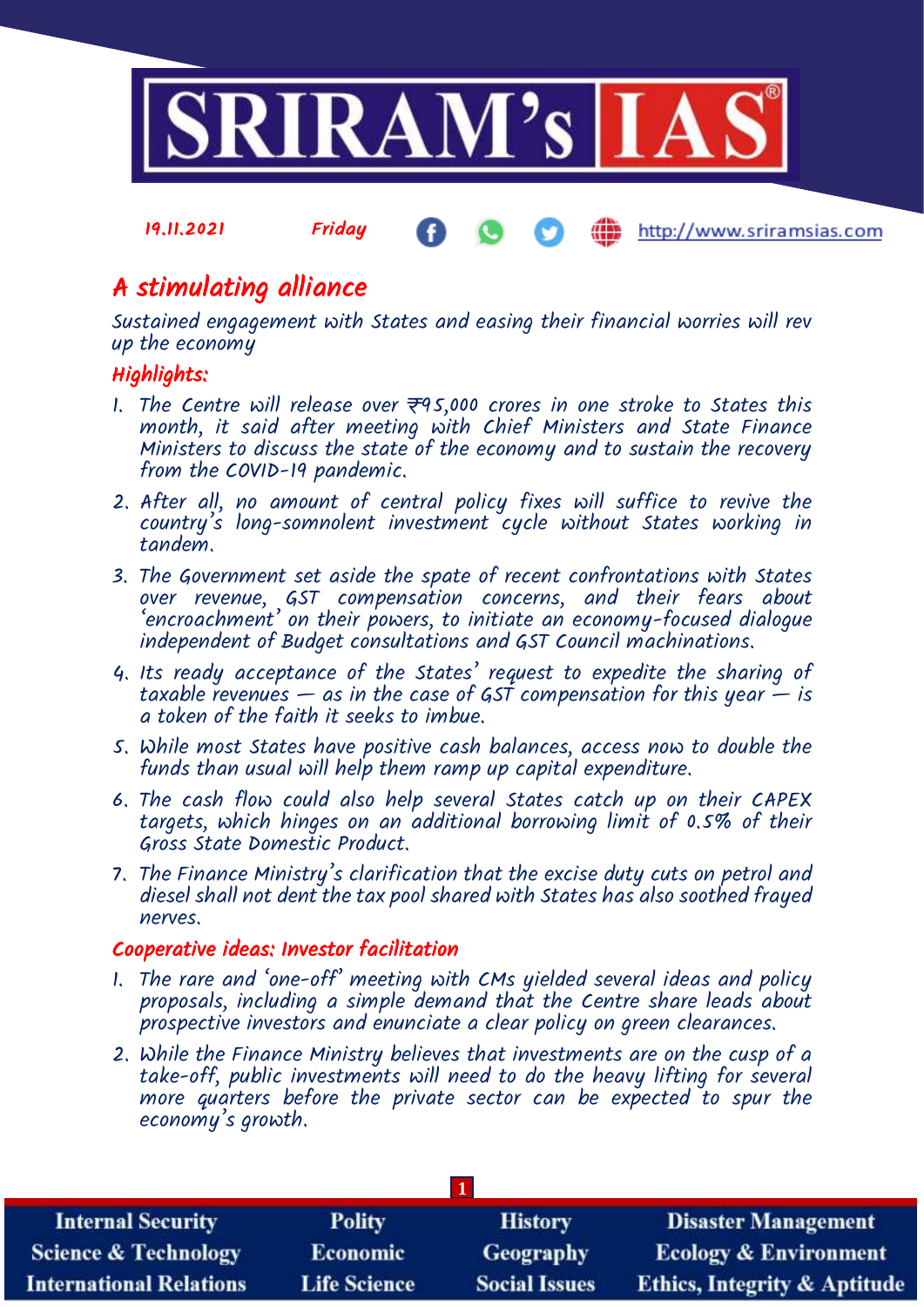

- 3. The Centre and States need to combine forces to make it an easier and swifter journey through red tape for potential investors. Just 10 States have joined the single window clearance system for investors, and four more may join next month.
- 4. It not only makes sense to sustain this free-wheeling economic dialogue with States because the economy still needs collective hand-holding.

# The monetary, fiscal challenges of cryptocurrency

These challenges will emerge when digital currencies gain traction. Policies must prepare for the transition

Digital money: Summary Micro level Advantages and Concerns

1. The ongoing technological revolution has meant that "digital money" — "one<br>manifestation of manifestation which are cryptocurrencies is upon us. microeconomic trade-offs are wellknown and have been argued.



- 2. Digital currencies have the potential to spur financial innovation, increase efficiencies through faster and cheaper payments and augment financial inclusion.
- 3. Conversely, concerns around safety (cyber attacks and fraud), financial integrity (money laundering and evasion of capital controls) and energy usage (outsized energy needs to mine cryptos) are also well-documented.
- 4. Further, to the extent that privately-issued cryptos currently serve largely as speculative assets, the need for updating consumer protection and regulatory frameworks is also clear.
- 5. But even as the micro debate rages, there is much less appreciation of the macro consequences of privately-issued cryptocurrencies. What happens if, over time, cryptos evolve from speculative assets to become viable mediums

| <b>Internal Security</b>        | <b>Polity</b>       | <b>History</b>       | <b>Disaster Management</b>              |
|---------------------------------|---------------------|----------------------|-----------------------------------------|
| <b>Science &amp; Technology</b> | <b>Economic</b>     | Geography            | <b>Ecology &amp; Environment</b>        |
| <b>International Relations</b>  | <b>Life Science</b> | <b>Social Issues</b> | <b>Ethics, Integrity &amp; Aptitude</b> |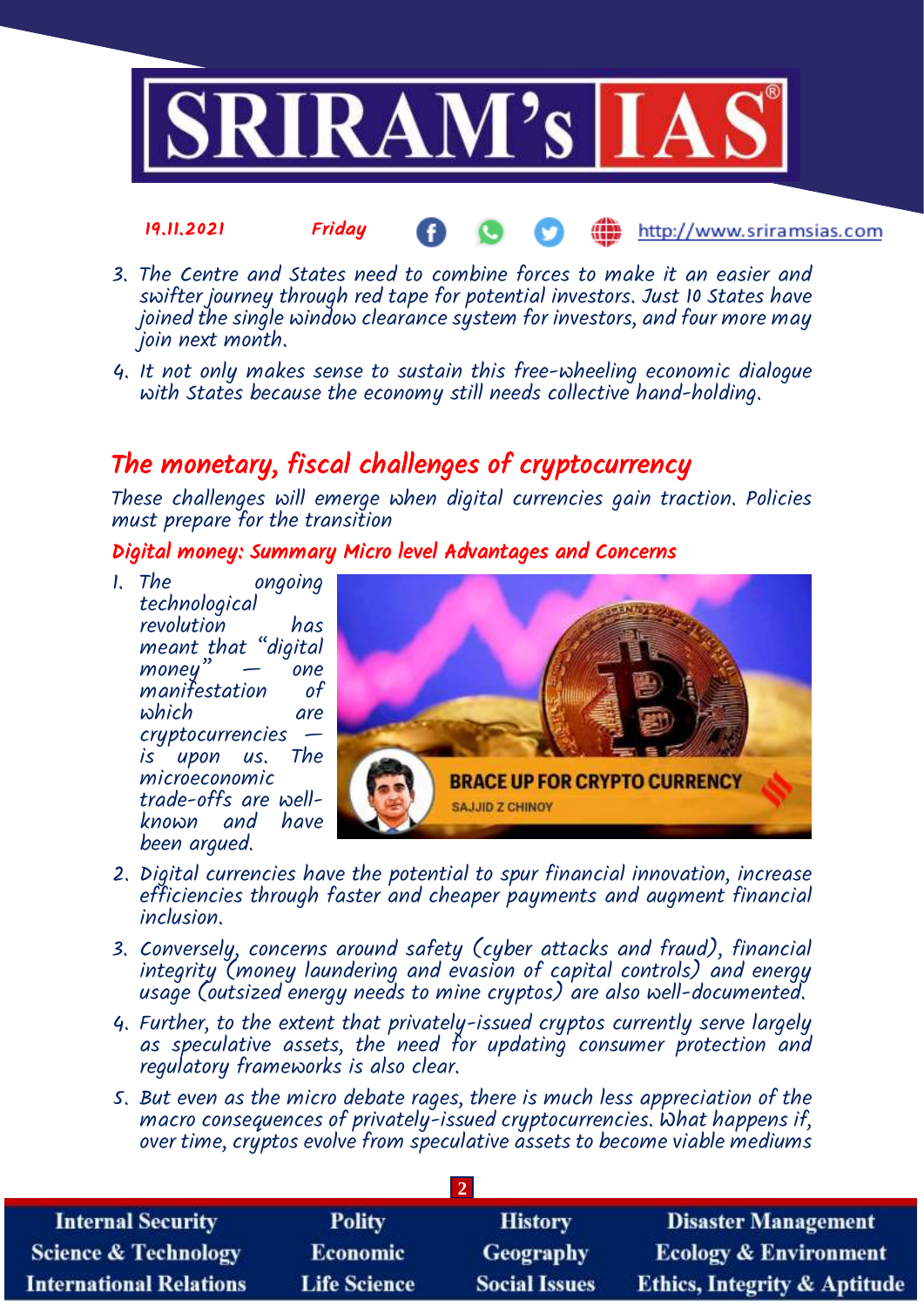

of exchange? What would this imply for the conduct of monetary, fiscal and exchange rate policies?

### Macro issues: Erosion of effectiveness of Monetary policy

- 1. For starters, how would monetary policy be impacted if a private digital currency was competing with fiat currencies? Think of this as "dollarisation" by another name, but with a crucial difference as enumerated below.
- 2. Latin America is replete with economies becoming "dollarised". As domestic nationals lost faith in their own currency as a store of value, they shifted into and began transacting in US dollars for the security and stability it accorded.
- 3. What this did was to render domestic monetary policy ineffective, because domestic central banks cannot set interest rates and inject liquidity in a foreign currency.
- 4. The greater the substitution into US dollars, the lower the potency of monetary policy. In effect, these economies were importing the monetary policy of the US Fed.
- 5. Widespread adoption of privately issued digital currencies as a medium of exchange will have much the same impact. The larger the monetary base they cannibalise, the less potent will be domestic monetary policy in responding to business cycle needs and external shocks.
- 6. As the IMF points out, if cryptos are only used for "niche purposes"  $$ narrow cross-country transfers and remittances — which are then quickly converted back into local fiat currencies, the implications for monetary policy will be contained.

### Medium of exchange or speculative asset?

- 1. But what are the prospects for the widespread adoption of cryptocurrencies as a medium of exchange? The intellectual case for Bitcoin stemmed from the fear of debasement of fiat currencies through an unprecedented expansion of G3 central bank balance sheets after the global financial crisis.
- 2. Its founders, therefore, preempted fears of debasement by fixing Bitcoin's aggregate supply, in the hope it would evolve into a viable alternative medium of exchange.
- 3. But precisely because aggregate supply is inelastic, demand shocks result in outsized price volatility. This, in turn, renders Bitcoin an inappropriate medium of exchange. Instead, it's morphed into a speculative asset.

**3**

| <b>Internal Security</b>        | <b>Polity</b>       | <b>History</b>       | <b>Disaster Management</b>              |
|---------------------------------|---------------------|----------------------|-----------------------------------------|
| <b>Science &amp; Technology</b> | <b>Economic</b>     | <b>Geography</b>     | <b>Ecology &amp; Environment</b>        |
| <b>International Relations</b>  | <b>Life Science</b> | <b>Social Issues</b> | <b>Ethics, Integrity &amp; Aptitude</b> |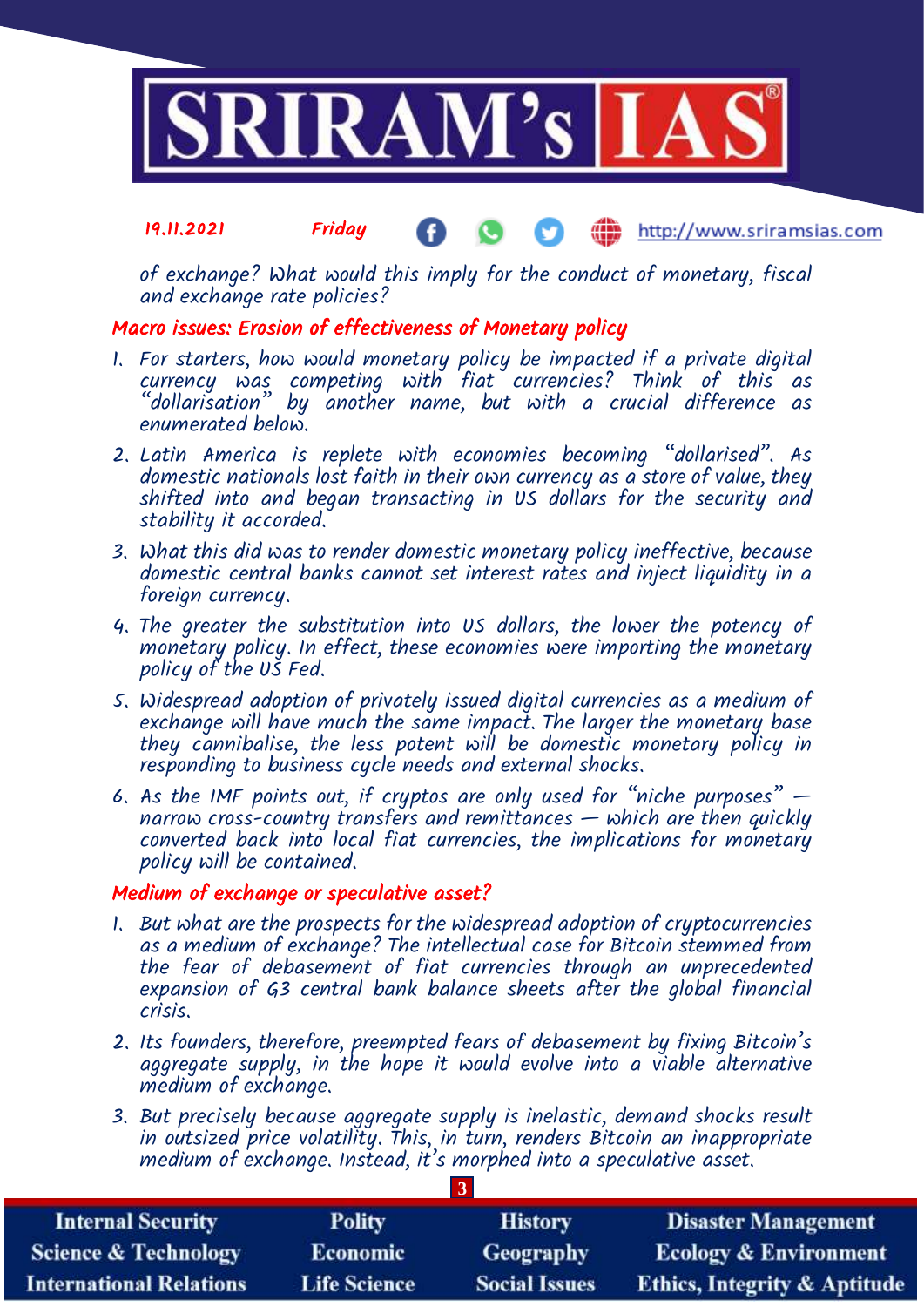

- 4. To get around this problem, "Stablecoins" have been introduced, whose value is pegged to a fiat currency by maintaining equivalent reserves (think of a "currency board" exchange rate regime).
- 5. By providing much greater price stability, these Stablecoins hope to serve as viable mediums of exchange and have proliferated rapidly in recent years. Does this pose a grave risk to monetary policy? Much will depend on the degree of currency substitution.

### Existential challenge:

- 1. Instead, what central bankers and policymakers fear is a more existential challenge to the global monetary system. In a 2019 paper, Brunnermeir, James and Landau raise the prospect of mega tech companies running global e-commerce or social networking platforms issuing their own digital currencies to their global customer base that serves both as a unit of account and a medium of exchange on their platforms.
- 2. Given the self-reinforcing network externalities involved, adoption would be rapid as digital currencies are bundled with other data and services. We would then have the prospect of digital currencies being transacted on large scales actively competing with fiat currencies.
- 3. The report posits global economic activity could eventually be re-organised into "digital currency areas" (DCAs) that run across national boundaries, characterised by their own digital currency and unit of account issued by the network owner, with the size of these DCAs dwarfing national economies.
- 4. Once that happens, all bets are off with private network owners effectively running independent monetary policy.
- 5. From the perspective of a local economy, think of this as "dollarisation" except that monetary policy is being ceded not to the Fed, but  $-$  as the IMF warns  $-$  to a profit-maximising network owner, who may not have any incentive to use monetary policy to smooth shocks or issue emergency liquidity when needed.
- 6. The fate of economies to respond to shocks, at least in part, would be in the hands of private firms. This would present an existential threat to monetary policy as we know it.

## Fiscal Challenges to the economy:

1. The implications are more straightforward. The greater the substitution into digital currencies the more the loss of seigniorage revenues to governments from the monopoly issuance of fiat currency.

**4**

| <b>Internal Security</b>        | <b>Polity</b>       | <b>History</b>       | <b>Disaster Management</b>              |
|---------------------------------|---------------------|----------------------|-----------------------------------------|
| <b>Science &amp; Technology</b> | <b>Economic</b>     | Geography            | <b>Ecology &amp; Environment</b>        |
| <b>International Relations</b>  | <b>Life Science</b> | <b>Social Issues</b> | <b>Ethics, Integrity &amp; Aptitude</b> |